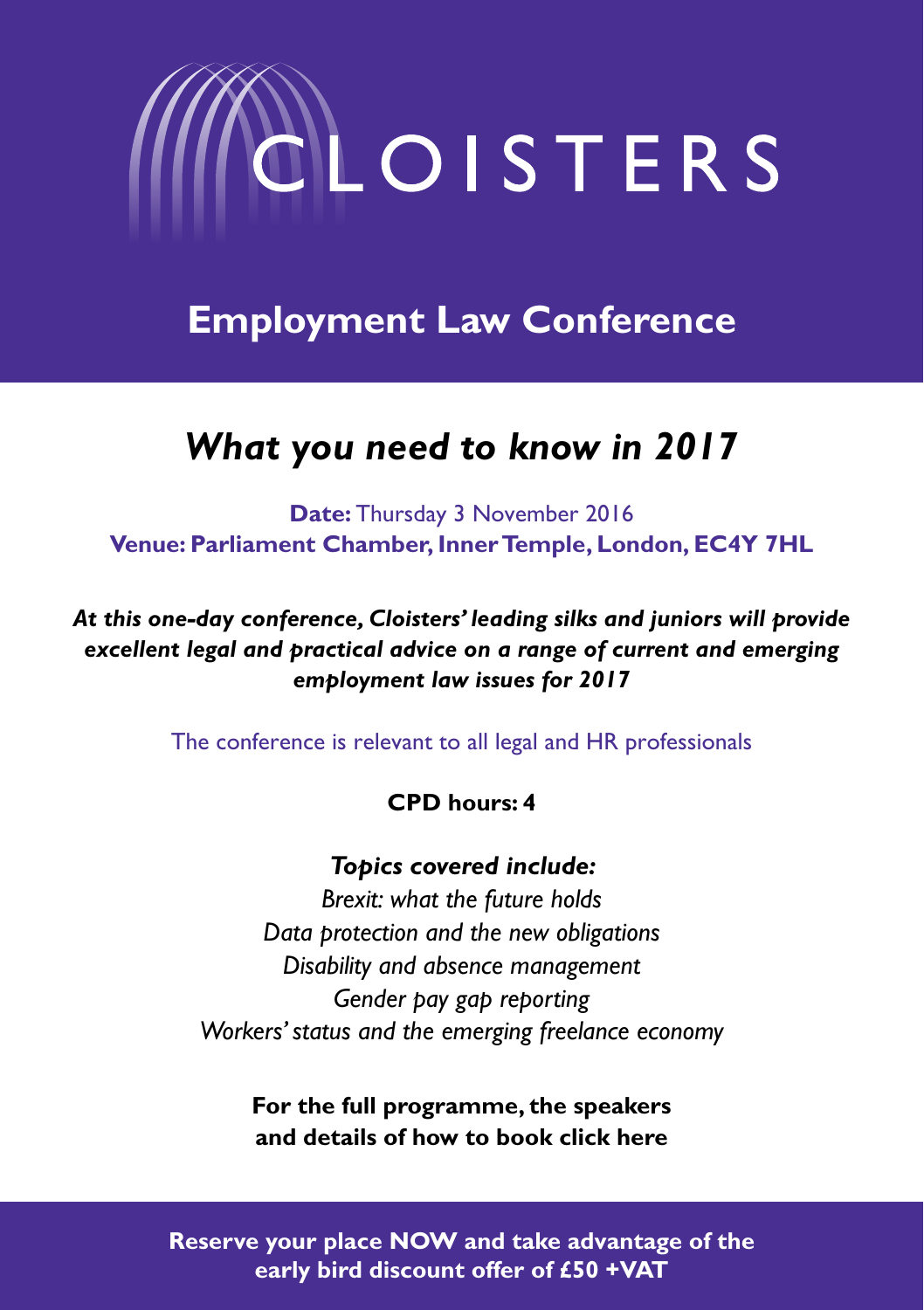# **Employment Law Conference**

# *What you need to know in 2017*

## **Conference Programme**

| $10.00 - 10.15$ : | <b>REGISTRATION</b>                                                                                                                                                                                                                                                                                                                                                         |
|-------------------|-----------------------------------------------------------------------------------------------------------------------------------------------------------------------------------------------------------------------------------------------------------------------------------------------------------------------------------------------------------------------------|
| $10.15 - 10.30:$  | <b>Welcome Speech - Robin Allen QC</b>                                                                                                                                                                                                                                                                                                                                      |
| $10.30 - 11.15$ : | <b>SESSION 1: Brexit: what the future holds</b><br>Rachel Crasnow QC and Tom Gillie<br>As Britain prepares to leave Europe, we launch our conference with essential insight<br>into the latest position and the expected impact on employment law.                                                                                                                          |
| $11.15 - 11.30$ : | <b>COFFEE</b>                                                                                                                                                                                                                                                                                                                                                               |
| $11.30 - 12.15$ : | SESSION 2: Data protection and the new obligations<br>Paul Epstein QC and Claire McCann<br>Data protection debunked: including the 2016 EU General Data Protection<br>Regulation, financial remedies under the Data Protection Act, the obligation to<br>disclose personal or third party data and the new Privacy Shield framework.                                        |
| $12.15 - 13.00:$  | <b>SESSION 3: Disability and absence management</b><br><b>Catherine Casserley and Caroline Musgrave</b><br>Navigate the difficult terrain of absence management with practical advice about the<br>duty to make reasonable adjustments and be prepared for the Court of Appeal's<br>consideration of 'discrimination arising from disability' in Williams in December 2016. |
| $13.00 - 14.15$ : | NETWORKING LUNCH in LUNCHEON ROOM, INNER TEMPLE                                                                                                                                                                                                                                                                                                                             |
| $14.15 - 15.00$ : | <b>SESSION 4: Gender pay gap reporting</b><br>Daphne Romney QC and Navid Pourghazi<br>The mandatory Gender Pay Gap reporting regulations will become law in early 2017.<br>This session will outline the obligations and look at the likely effects.                                                                                                                        |
| $15.00 - 15.45$   | <b>SESSION 5: Workers' status and the emerging freelance economy</b><br>Jason Galbraith-Marten QC and Sarah Fraser Butlin<br>Be brought up to speed with the Uber and cycle courier litigation and hear expert<br>answers to the difficult questions surrounding agency workers and whistleblowing.                                                                         |
| $15.45 - 16.00$ : | <b>Closing remarks</b>                                                                                                                                                                                                                                                                                                                                                      |

**Drinks reception to close conference**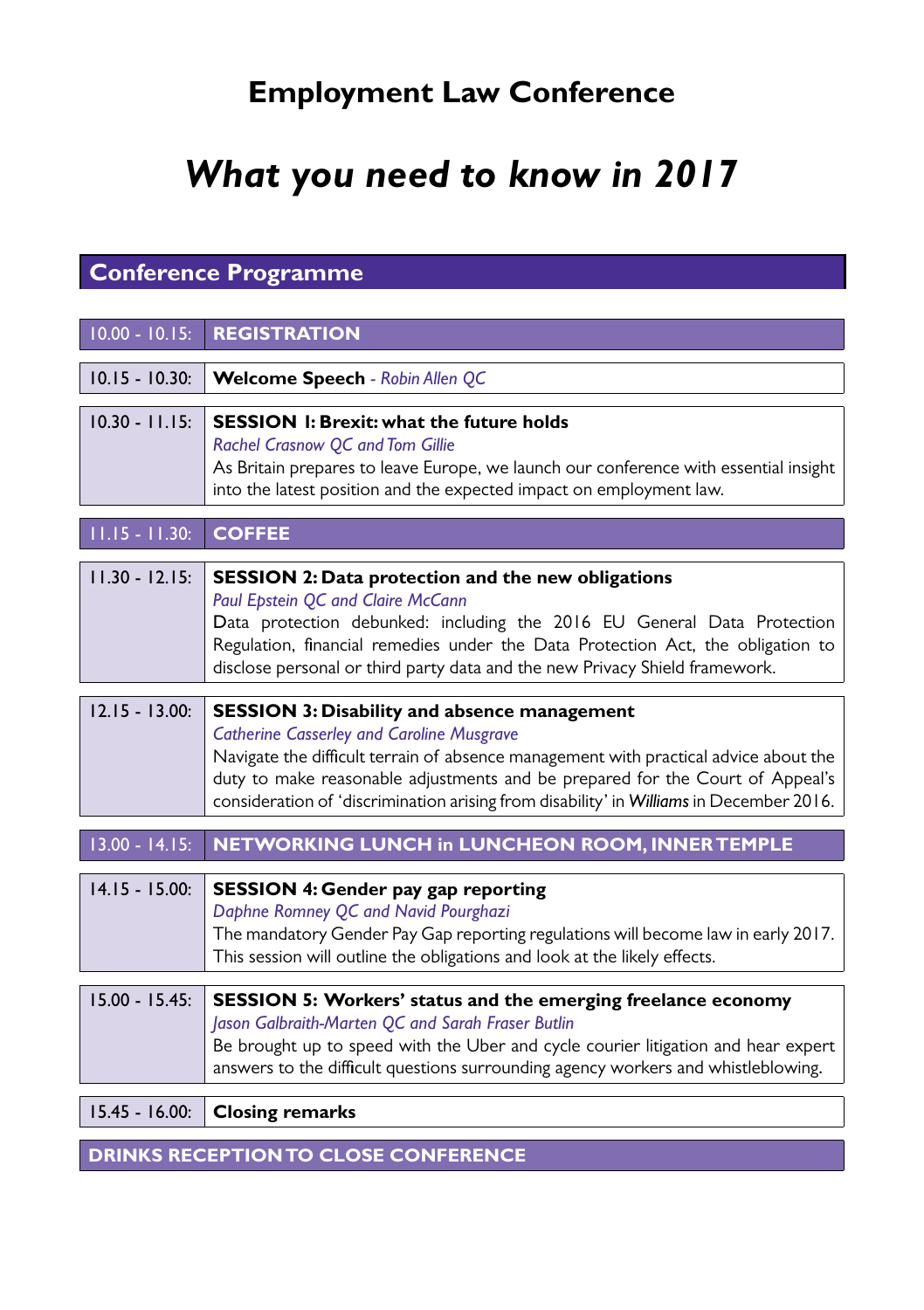## *The Speakers – Barristers from Cloisters Chambers*



**Robin Allen QC** is Head of Cloisters Chambers and a distinguished awardwinning silk known for his groundbreaking work in employment, equality, discrimination and human rights law cases.



**Rachel Crasnow QC** is a renowned equality law silk who has written extensively on discrimination in the post-Brexit world for publications such as the Huffington Post and the Equality and Diversity Forum.



**Tom Gillie** is a new tenant at Cloisters and is already developing a strong reputation in all matters of employment and discrimination law.



**Paul Epstein QC** is a recognised and highly ranked leading employment and discrimination law specialist with particular expertise in data protection, privacy and anonymity orders.



**Claire McCann** is highly regarded for her employment and equality expertise and has a particular interest in informational privacy and data protection, particularly in the context of EU and human rights law.



**Catherine Casserley** is described as having "The best knowledge of disability discrimination in the UK" (Legal 500) and is counsel in the upcoming Court of Appeal case of Williams addressing discrimination arising from disability.



**Caroline Musgrave** has excellent knowledge and practical expertise in equality law. She honed her expertise in disability discrimination working as a visiting research associate at Harvard Law School Project on Disability in 2013.



**Daphne Romney QC** is a leading employment and equality silk who is renowned for her expertise in highvalue, complex litigation in the field of discrimination and equal pay.



**Navid Pourghazi** obtained tenancy at Cloisters in 2016 and is developing a broad employment law practice covering discrimination and complex unfair dismissal cases.



**Jason Galbraith-Marten QC** is a prominent employment and equality law silk who has been instructed in recent high profile cases in the areas of agency workers and whistleblowing.



**Sarah Fraser Butlin** is a highly regarded equality barrister who is instructed in the cycle courier cases challenging the concept of a gig economy and *McTigue* examining the whistleblower status of agency workers.